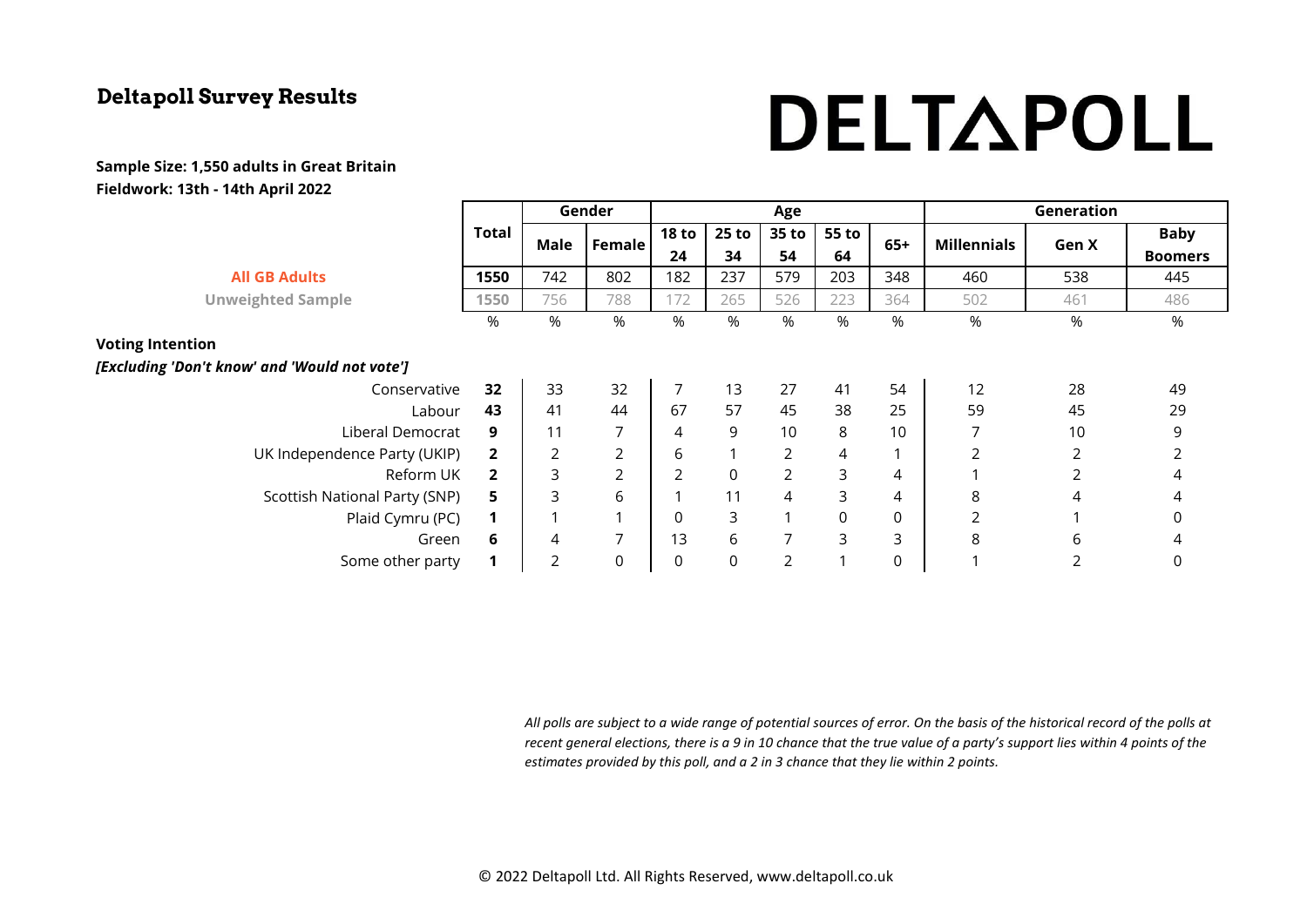#### **Sample Size: 1,550 adults in Great Britain Fieldwork: 13th - 14th April 2022**

|                                               |                | <b>EU Ref Vote</b> |             | GE 19 Vote     |                |                |       | <b>Brexit Groups</b> |                  |                |                  |
|-----------------------------------------------|----------------|--------------------|-------------|----------------|----------------|----------------|-------|----------------------|------------------|----------------|------------------|
|                                               | <b>Total</b>   | Remain             | Leave       | Con            | Lab            | Lib<br>Dem     | Other | Con                  | Con              | Lab            | Lab              |
|                                               |                |                    |             |                |                |                |       | <b>Leavers</b>       | <b>Remainers</b> | <b>Leavers</b> | <b>Remainers</b> |
| <b>All GB Adults</b>                          | 1550           | 603                | 651         | 596            | 443            | 159            | 140   | 390                  | 179              | 119            | 257              |
| <b>Unweighted Sample</b>                      | 1550           | 538                | 582         | 514            | 401            | 89             | 127   | 356                  | 134              | 93             | 240              |
|                                               | %              | %                  | %           | %              | $\%$           | %              | %     | %                    | %                | %              | %                |
| <b>Voting Intention</b>                       |                |                    |             |                |                |                |       |                      |                  |                |                  |
| [Excluding 'Don't know' and 'Would not vote'] |                |                    |             |                |                |                |       |                      |                  |                |                  |
| Conservative                                  | 32             | 24                 | 46          | 77             | $\overline{2}$ | $\overline{0}$ | 5     | 74                   | 87               | 3              |                  |
| Labour                                        | 43             | 49                 | 31          | 15             | 88             | 33             | 12    | 15                   | 10               | 86             | 89               |
| Liberal Democrat                              | 9              | 13                 | 5           | $\overline{2}$ | 3              | 55             | 0     | 2                    | 3                | $\mathbf 0$    | 5                |
| UK Independence Party (UKIP)                  | $\mathbf{2}$   | 0                  | 3           |                | 1              | $\overline{2}$ | 6     | 2                    | 0                | 2              | 0                |
| Reform UK                                     | $\overline{2}$ | $\Omega$           | 5           | 3              | $\Omega$       | $\mathbf 0$    | 5     | 5                    | 0                |                | $\Omega$         |
| Scottish National Party (SNP)                 | 5.             |                    | 3           | 0              |                | $\mathbf 0$    | 37    | 0                    | 0                | 4              |                  |
| Plaid Cymru (PC)                              |                |                    | $\mathbf 0$ | 0              | 0              | $\mathbf 0$    | 7     | 0                    | 0                | 0              | $\mathbf 0$      |
| Green                                         | 6              | 5                  | 4           | $\overline{2}$ | 3              | 10             | 21    | 3                    | 0                | 3              |                  |
| Some other party                              |                | 0                  | 2           | 0              |                | $\mathbf 0$    | 6     | 0                    | 0                |                |                  |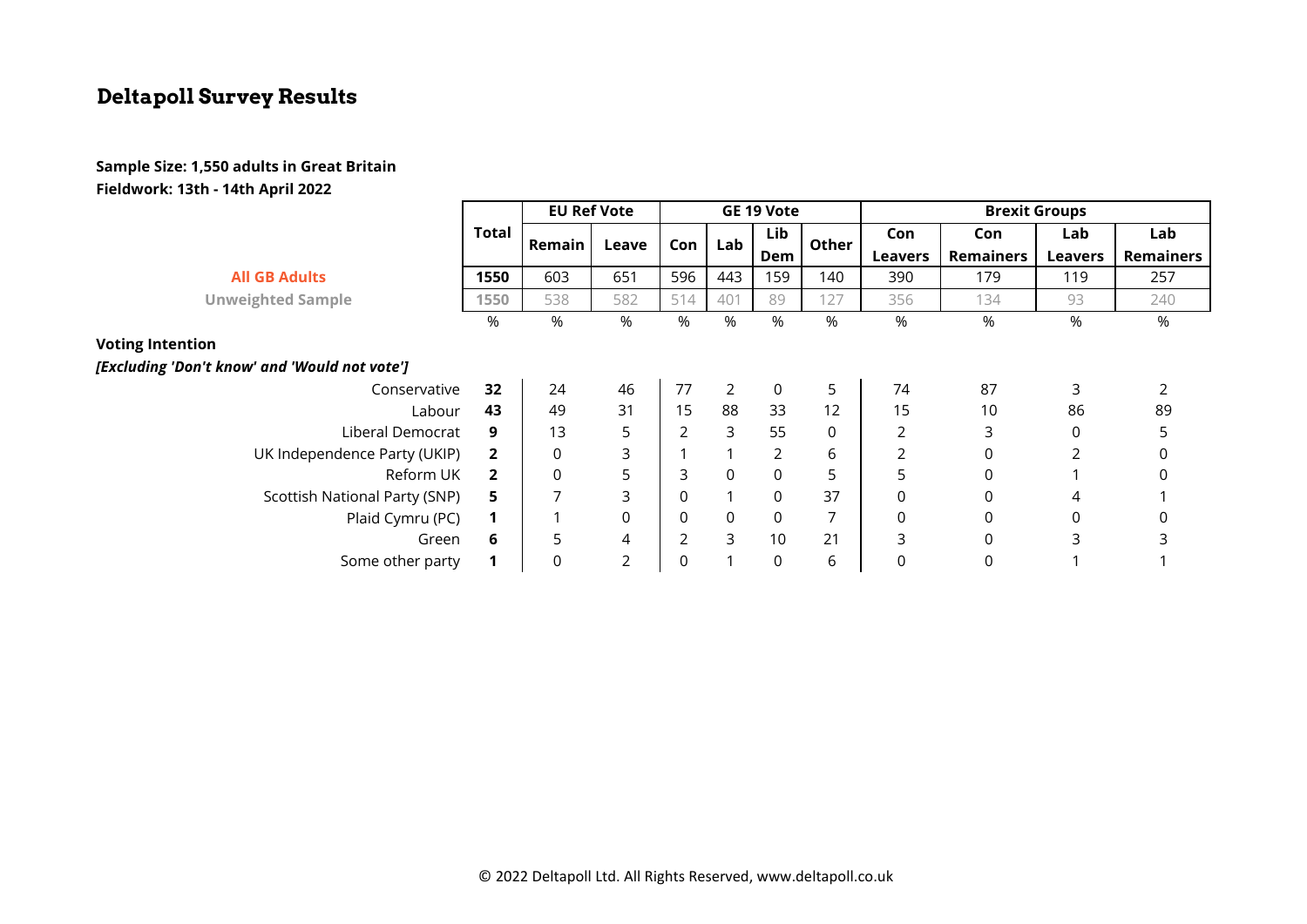#### **Sample Size: 1,550 adults in Great Britain Fieldwork: 13th - 14th April 2022**

|                                               |                | Region      |                      |                 |              |              |                 |  |  |  |
|-----------------------------------------------|----------------|-------------|----------------------|-----------------|--------------|--------------|-----------------|--|--|--|
|                                               | <b>Total</b>   | London      | <b>Rest of South</b> | <b>Midlands</b> | <b>North</b> | <b>Wales</b> | <b>Scotland</b> |  |  |  |
| <b>All GB Adults</b>                          | 1550           | 206         | 504                  | 254             | 376          | 75           | 134             |  |  |  |
| <b>Unweighted Sample</b>                      | 1550           | 224         | 526                  | 220             | 343          | 95           | 142             |  |  |  |
|                                               | %              | %           | %                    | %               | %            | %            | %               |  |  |  |
| <b>Voting Intention</b>                       |                |             |                      |                 |              |              |                 |  |  |  |
| [Excluding 'Don't know' and 'Would not vote'] |                |             |                      |                 |              |              |                 |  |  |  |
| Conservative                                  | 32             | 20          | 43                   | 47              | 24           | 13           | 15              |  |  |  |
| Labour                                        | 43             | 50          | 37                   | 37              | 54           | 56           | 29              |  |  |  |
| Liberal Democrat                              | 9              | 8           | 11                   |                 | 12           | 3            |                 |  |  |  |
| UK Independence Party (UKIP)                  | $\overline{2}$ | 6           |                      |                 |              | 3            |                 |  |  |  |
| Reform UK                                     | $\overline{2}$ | 4           | $\mathcal{P}$        |                 | ς            |              | $\Omega$        |  |  |  |
| Scottish National Party (SNP)                 | 5              | $\mathbf 0$ | 0                    | $\mathbf 0$     | 0            | 0            | 49              |  |  |  |
| Plaid Cymru (PC)                              | $\mathbf 1$    | $\mathbf 0$ | 0                    | $\mathbf 0$     | 0            | 19           | 0               |  |  |  |
| Green                                         | 6              |             | 6                    | 5               | 6            | 6            |                 |  |  |  |
| Some other party                              |                | 5           | 0                    | $\Omega$        |              |              |                 |  |  |  |